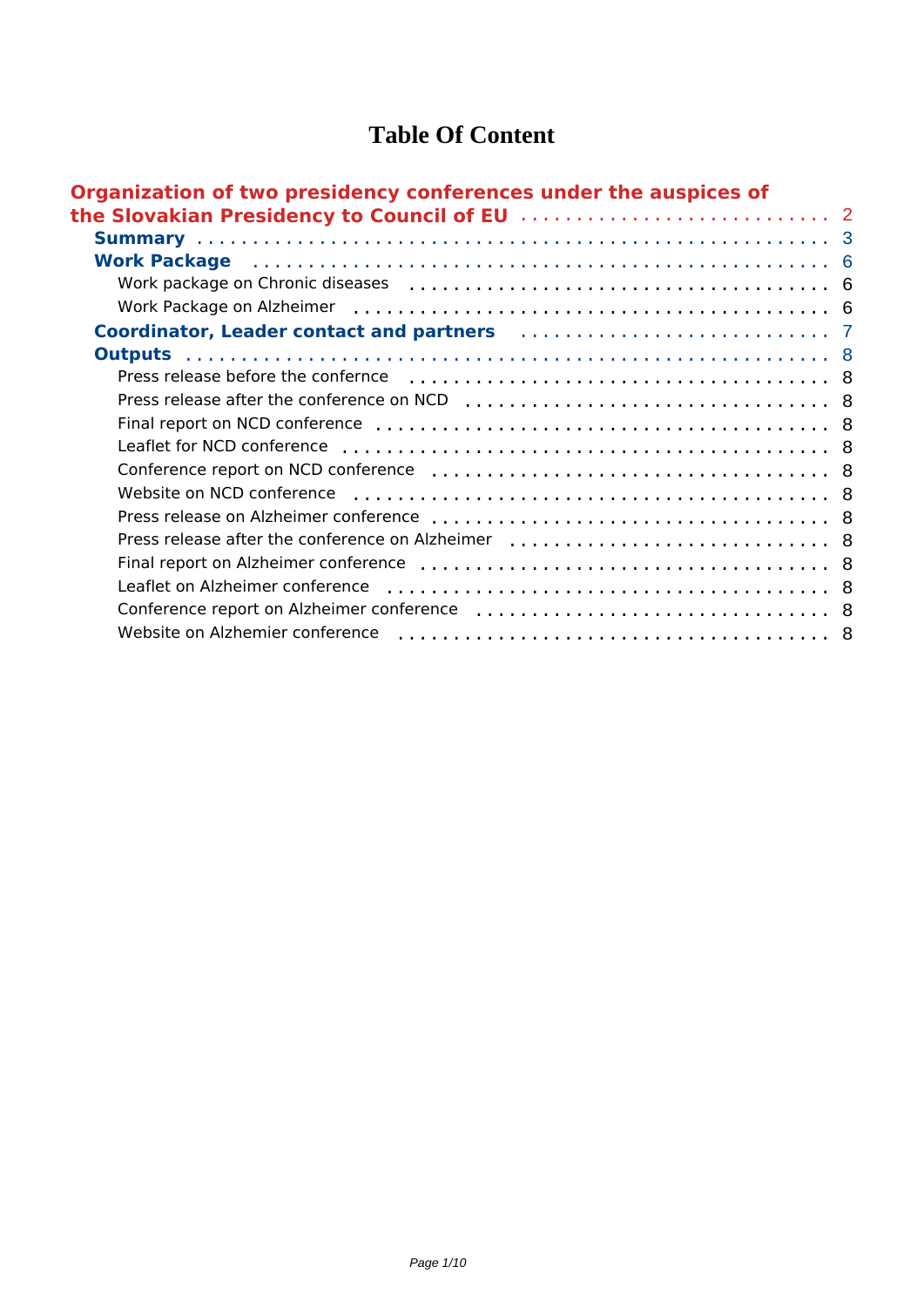# <span id="page-1-0"></span>*Organization of two presidency conferences under the auspices of the Slovakian Presidency to Council of EU*

*JA2015 - GPSD [705038]*

 *START DATE: 04/08/2016*

 *END DATE: 03/08/2017*

 *DURATION: 12 month(s)*

 *CURRENT STATUS: Finalised*

 *PROGRAMME TITLE: 3rd Health Programme (2014-2020)* 

 *PROGRAMME PRIORITY: -*

 *CALL: Slovakian EU Presidency Conference*

 *TOPIC: Presidency conference grants - Slovakia*

 *EC CONTRIBUTION: 41780.43 EUR*

 *KEYWORDS: Alzheimer, Alzheimer, Blood, Breast, Cancer, Cardiovascular Diseases, Cervical, Chronic Diseases, Chronic Diseases, Chronic kidney diseases, Chronic pulmonary diseases, Colorectal, Diabetes, Epilepsy, Intervention, Ischaemic heart disease, Lung, Mental Health, Multiple sclerosis, Musculo skeletal conditions, Neurological diseases and disorders, Parkinson's disease, Prevention, Prevention, Risk Factors, Stomach, Stroke, Type I, prostate, skin, type II*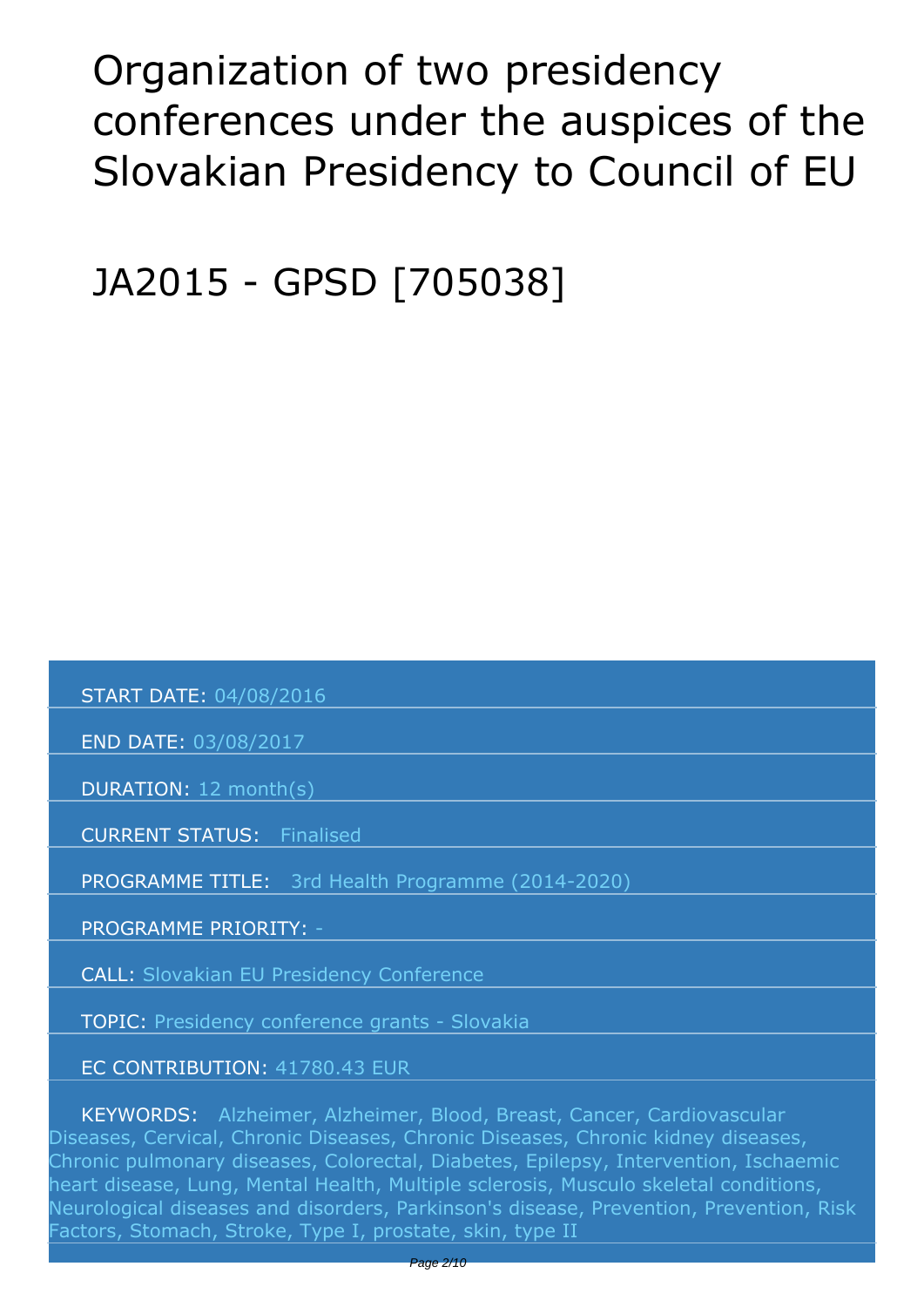### <span id="page-2-0"></span>*Project abstract*

*The aim of this proposal is to submit proposal for two presidency conferences organized under the auspices of the Slovakian Presidency to the Council of the European Union. The Presidency conferences are to be partly financed under the work programme 2016. There are two conferences to be followed in this proposal: (1) a conference on 'Prevention of chronic non-communicable diseases and healthy lifestyles' and (2) a conference on 'Alzheimer's disease the epidemic of the third millennium. Are we ready to face it'?*

*(1) 'Prevention of chronic non-communicable diseases and healthy lifestyles' The conference will focus on the impact of the reduction and elimination of risk factors causing non-communicable disease and support the EU aims in the area of chronic diseases mitigation.*

*The objective is to point to the issue of non-communicable chronic diseases and healthy lifestyle and to nourish the discussion to foster the topic on the European level.*

*(2) 'Alzheimer's disease - the epidemic of the third millennium. Are we ready to face it?*

*The aim is to promote research, prevention, early diagnosis and treatment of dementia. Our aim also is to strengthen the coordination within Member states of relevant policies in the field of dementia and discuss development of the future steps in the area of dementia.*

### *Summary of context, overal objectives,strategic, relevance and contribution of the action*

*N/A SK MoH does not apply for refund of the SK PRES conferences*

*The objective of Conference on Non-communicable Chronic diseases was to point to the issue of non-communicable chronic diseases and healthy lifestyle and to nourish the discussion to foster the topic on the European level. Strengthening of activities to reach the targets for reduction of NCDs incidence is a long-term leading challenge for the European Commission, the Member States and the other stakeholders. Development of best practices, experiences and progress of Member States in the field of chronic diseases prevention was brought into spotlight. The conference tackled the challenges with the aim to improve towards the policy implementation of NCDs.*

*The European Parliament adopted the European Parliament resolution of 19 January 2011 on a European initiative on Alzheimer's disease and other dementias (2010/2084(INI)). The EP calls for dementia to be made an EU*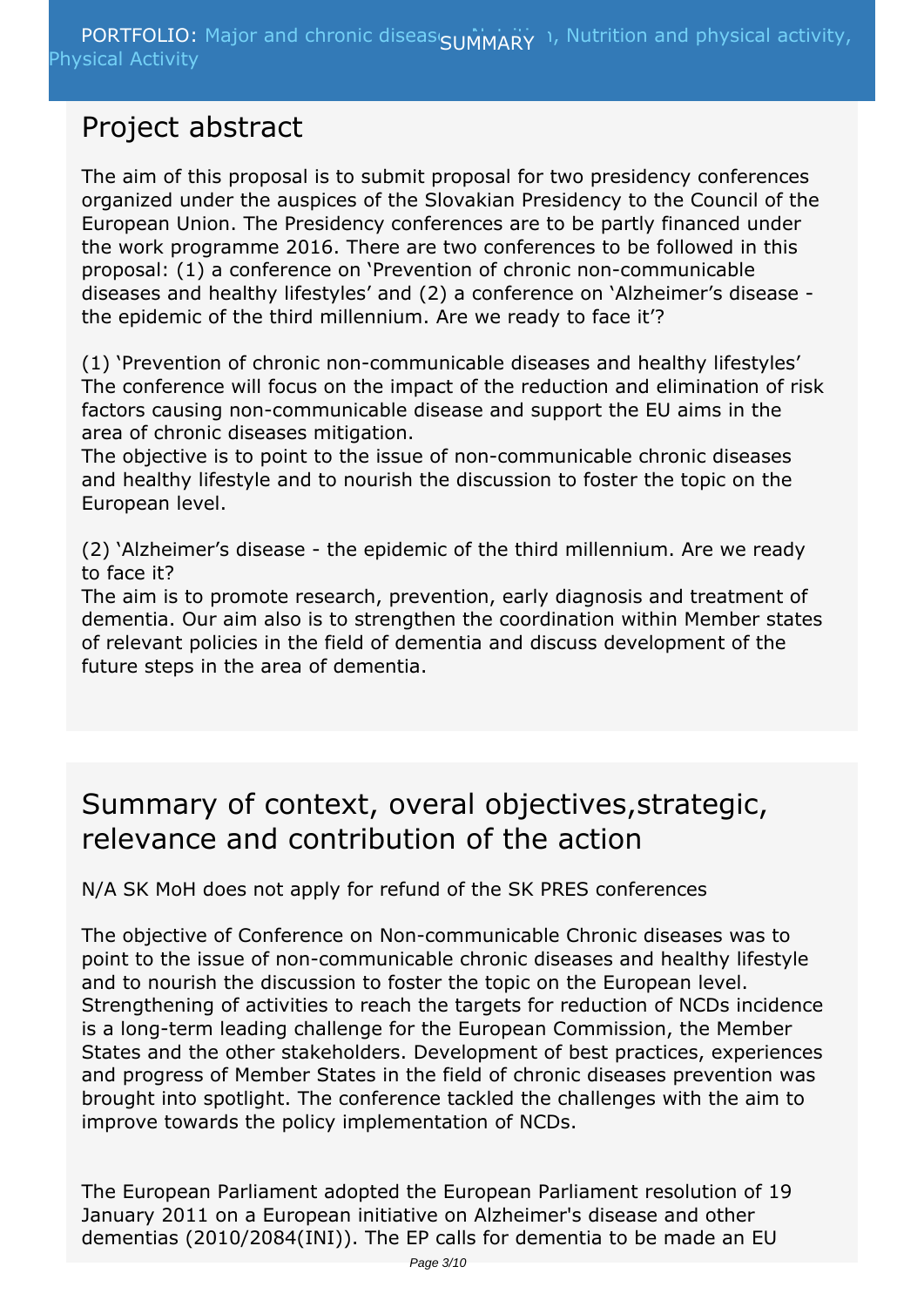*health priority, and strongly urges Member States to develop dedicated national plans and strategies. Several EU countries have already transformed this urgent need into the national programs or actions plans, while the others have not still address this issue at the national level.*

*The aim of this conference focused on Alzheimer disease was to promote harmonization of the national plans and create the environment for the fruitful collaboration between EU countries in order to reach well-coordinated multinational strategy to combat Alzheimer's disease and other forms of dementia in collaboration with Alzheimer's Disease International and Alzheimer Europe. The conference highlighted the scientific, medical, social and political aspects of the dementia; summarize the ground-breaking discoveries in the field, addresses prevention strategies and non-pharmacological approaches. Our aim is to strengthen the coordination within Member states of relevant policies in the field of dementia. The conference will follow the conferences organised beforehand (e.g. during Dutch presidency) and will foster the networking of experts and stakeholders in this field.*

### *Methods and means*

*Project management skills were used during the entire process of organizing the the conference.*

*N/A SK MoH does not apply for refund of the SK PRES conferences*

### *Work performed during the reportingperiod*

*The organizational team has worked throughout the conference and after the conference the org team was involved in follow up activities.*

*N/A SK MoH does not apply for refund of the SK PRES conferences*

*The main output achieved so far and their potential impact and use by target group (including benefits)*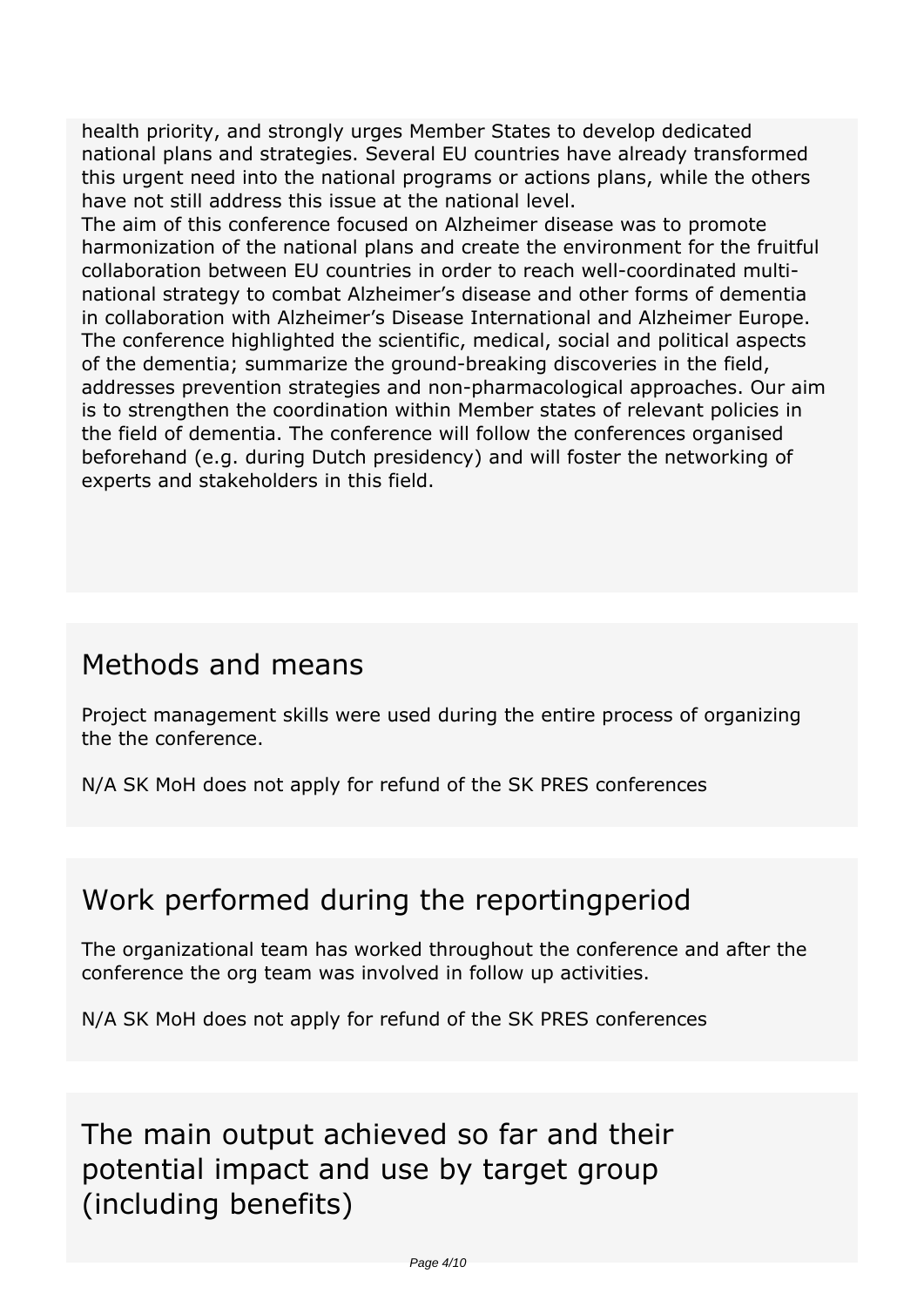*Non-communicable chronic diseases - implement policies towards reducing risk factors for non-communicable disease and dementia and promoting a healthy lifestyle. Wide range of the stakeholders provided a well-built knowledge platform and paved the way towards a better implementation of reduction and elimination of risk factors causing non-communicable disease. The speakers presented rich portfolio of best practices and the challenges that Europe is facing. The conferences not only raised awareness but also initiated a broader discussion and thus further fostered the networking aspect.*

*N/A SK MoH does not apply for refund of the SK PRES conferences*

### *Achieved outcomes compared to the expected outcomes*

*Non-communicable chronic diseases conference drew attention to all risk factors that influence the incidence of non-communicable diseases. The specific objective is to point to the issue of non-communicable chronic diseases and healthy lifestyle and to nourish the discussion to foster the topic forward.*

*Both conferences, as originally expected, shared knowledge and information that can help resolve some of the difficulties that Member States are facing in their reduction and facilitate close cooperation.*

*N/A SK MoH does not apply for refund of the SK PRES conferences*

### *Dissemination and evaluation activitiescarried out so far and their major results*

*The information about the conferences were published on the website of the Ministry of Health. The conferences focus were presented in Zdravotnícke noviny – newspapers with nation wide coverage. Both events were published on Facebook page of the Ministry of Foreign affairs.*

*N/A SK MoH does not apply for refund of the SK PRES conferences*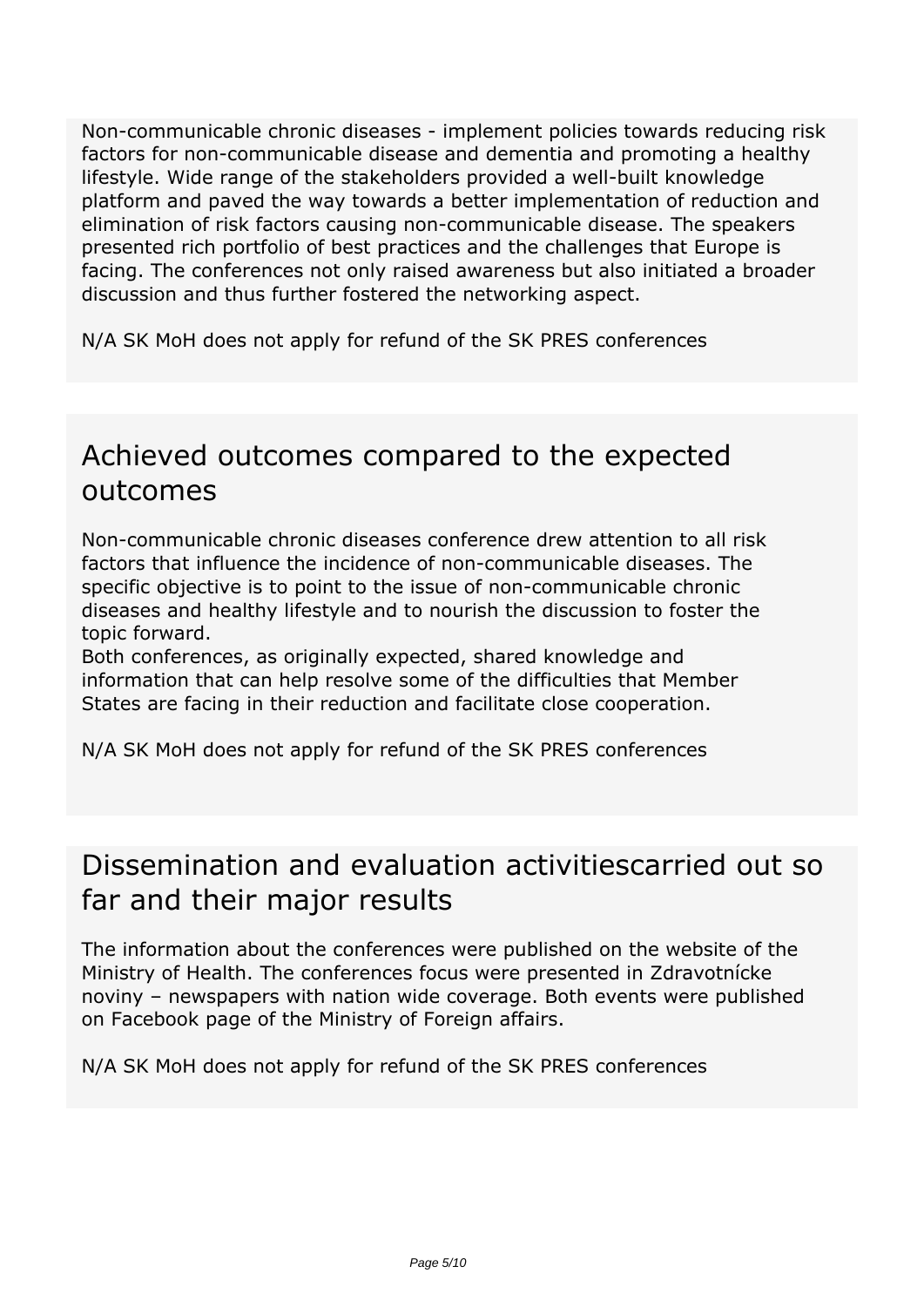# <span id="page-5-0"></span>*Work package*

### *Work Package 1: Work package on Chronic diseases*

*Start month: 1 End month: 12 Work Package Leader: SK MoH*

*Non-communicable chronic diseases - implement policies towards reducing risk factors for non-communicable disease and dementia and promoting a healthy lifestyle. Wide range of the stakeholders will provide a well-built knowledge platform and will pave the way towards a better implementation of reduction and elimination of risk factors causing non-communicable disease. The speakers will present the rich portfolio of best practices and the challenges that Europe is facing. The conference will not only raise awareness but will also initiate a broader discussion among the participating Member states and thus will further foster the networking aspect.* 

#### *Work Package 2: Work Package on Alzheimer Start month: 1 End month: 12 Work Package Leader: SK MoH*

*The conference will highlight the scientific, medical, social and political aspects of the dementia; summarize the ground-breaking discoveries in the field, addresses prevention strategies and non-pharmacological approaches. Our aim is to strengthen the coordination within Member states of relevant policies in the field of dementia. The conference will follow the conferences organised beforehand (e.g. during Dutch presidency) and will foster the networking of experts and stakeholders in this field.*

*The conference takes opportunity to transfer knowledge on dementia friendly society from one EU country to another one and may stimulate a chain reaction between member states offering rapid dissemination of the excellent ideas throughout the Europe.*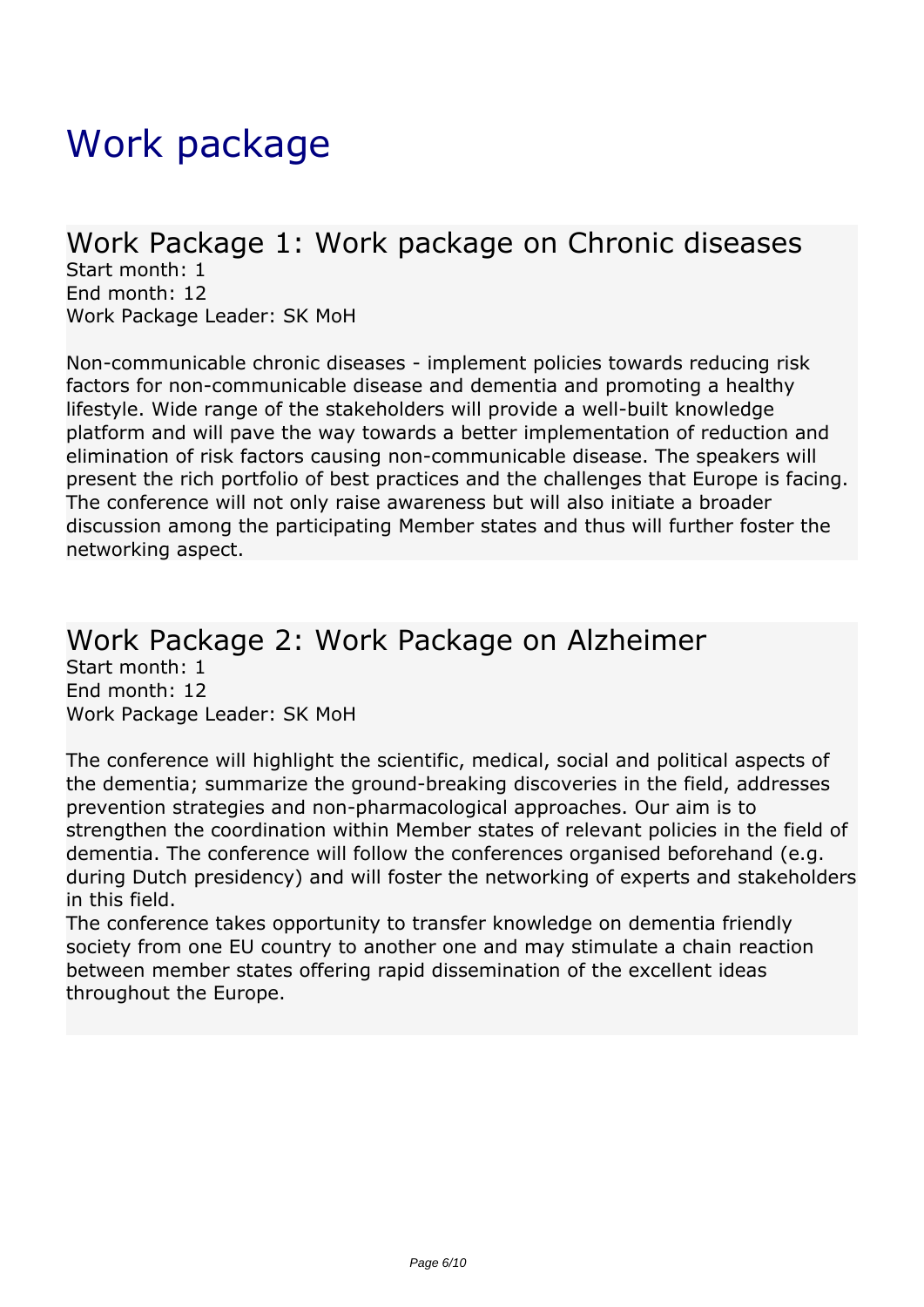#### *COORDINATOR, LEADER CONTACT AND PARTNERS*

### <span id="page-6-0"></span>*COORDINATOR*



*MINISTERSTVO ZDRAVOTNICTVA SLOVENSKEJ REPUBLIKY (MoH SK)*

*Lipova 5181/23 900 27 Bernolakovo*

*Slovakia*

### *PARTNERS*

### *No partners related to the current project*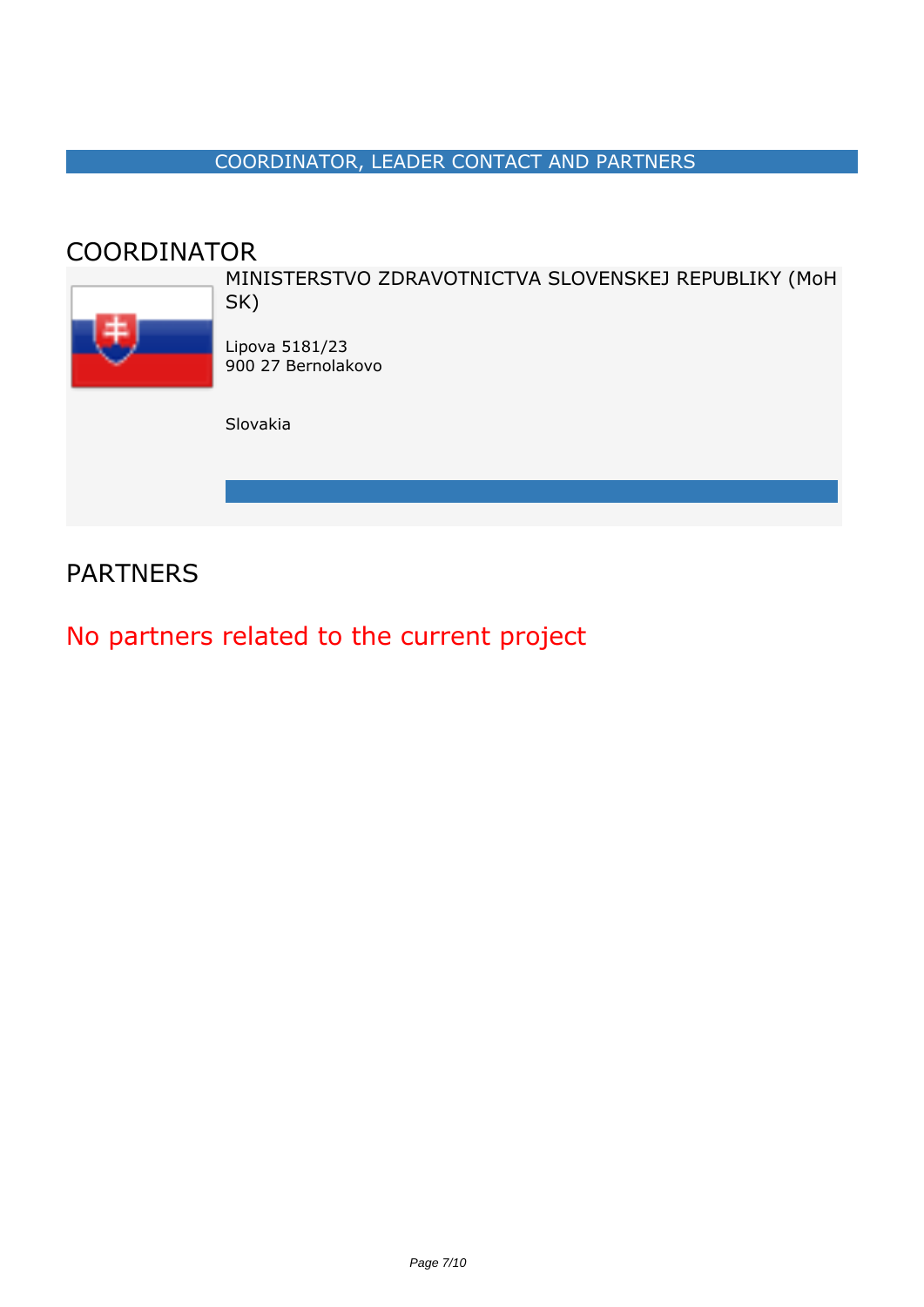#### *OUTPUTS*

# <span id="page-7-0"></span>*Press release before the confernce*

*SK MoH Organization of two presidency conferences under the auspices of the Slovakian Presidency to Council of EU (SK PRES) Expected on: 03/10/2016 Information about the logistics and content focus of the conference along with the attached finalized programme*

# *Press release after the conference on NCD*

*SK MoH Organization of two presidency conferences under the auspices of the Slovakian Presidency to Council of EU (SK PRES) Expected on: 03/10/2016 Information about the conference objectives, flow and outcomes*

### *Final report on NCD conference*

*SK MoH Organization of two presidency conferences under the auspices of the Slovakian Presidency to Council of EU (SK PRES) Expected on: 03/04/2017 This report describes the Presidency conference implementation and the results achieved*

### *Leaflet for NCD conference*

*SK MoH Organization of two presidency conferences under the auspices of the Slovakian Presidency to Council of EU (SK PRES) Expected on: 03/10/2016 A leaflet to promote the Presidency conference must be produced at the beginning*

#### *Conference report on NCD conference SK MoH*

*Organization of two presidency conferences under the auspices of the Slovakian Presidency to Council of EU (SK PRES)*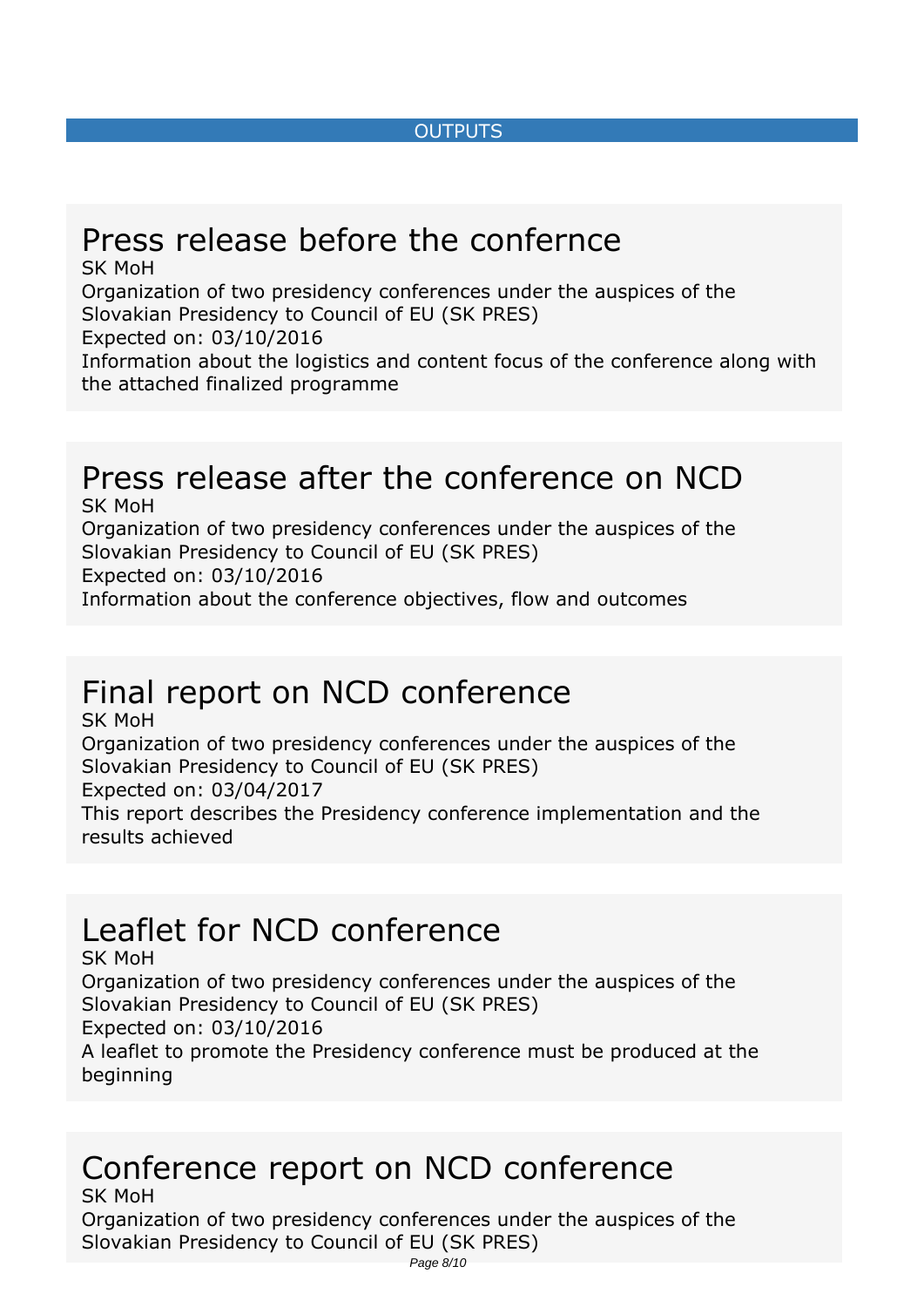*Expected on: 03/05/2017*

*The presentations given at the conference, the discussions and conclusions should be made available to the public in form of a well-readable, short report*

## *Website on NCD conference*

*SK MoH*

*Organization of two presidency conferences under the auspices of the Slovakian Presidency to Council of EU (SK PRES)*

*Expected on: 03/10/2016*

*The conference must have a dedicated web-site / web-pages. This can have a public part and another one accessible only to the registered applicants. The information on the conference will be fully available at*

*http://www.eu2016.sk/sk/podujatia/politicke-a-expertne-podujatia*

## *Press release on Alzheimer conference*

*SK MoH*

*Organization of two presidency conferences under the auspices of the Slovakian Presidency to Council of EU (SK PRES)*

*Expected on: 03/12/2016*

*Information about the logistics and content focus of the conference along with the attached finalized programme*

### *Press release after the conference on Alzheimer SK MoH*

*Organization of two presidency conferences under the auspices of the Slovakian Presidency to Council of EU (SK PRES) Expected on: 03/01/2017 Information about the conference objectives, flow and outcomes*

# *Final report on Alzheimer conference*

*SK MoH*

*Organization of two presidency conferences under the auspices of the Slovakian Presidency to Council of EU (SK PRES) Expected on: 03/05/2017*

*This report describes the Presidency conference implementation and the results achieved. The deliverables are annexed.*